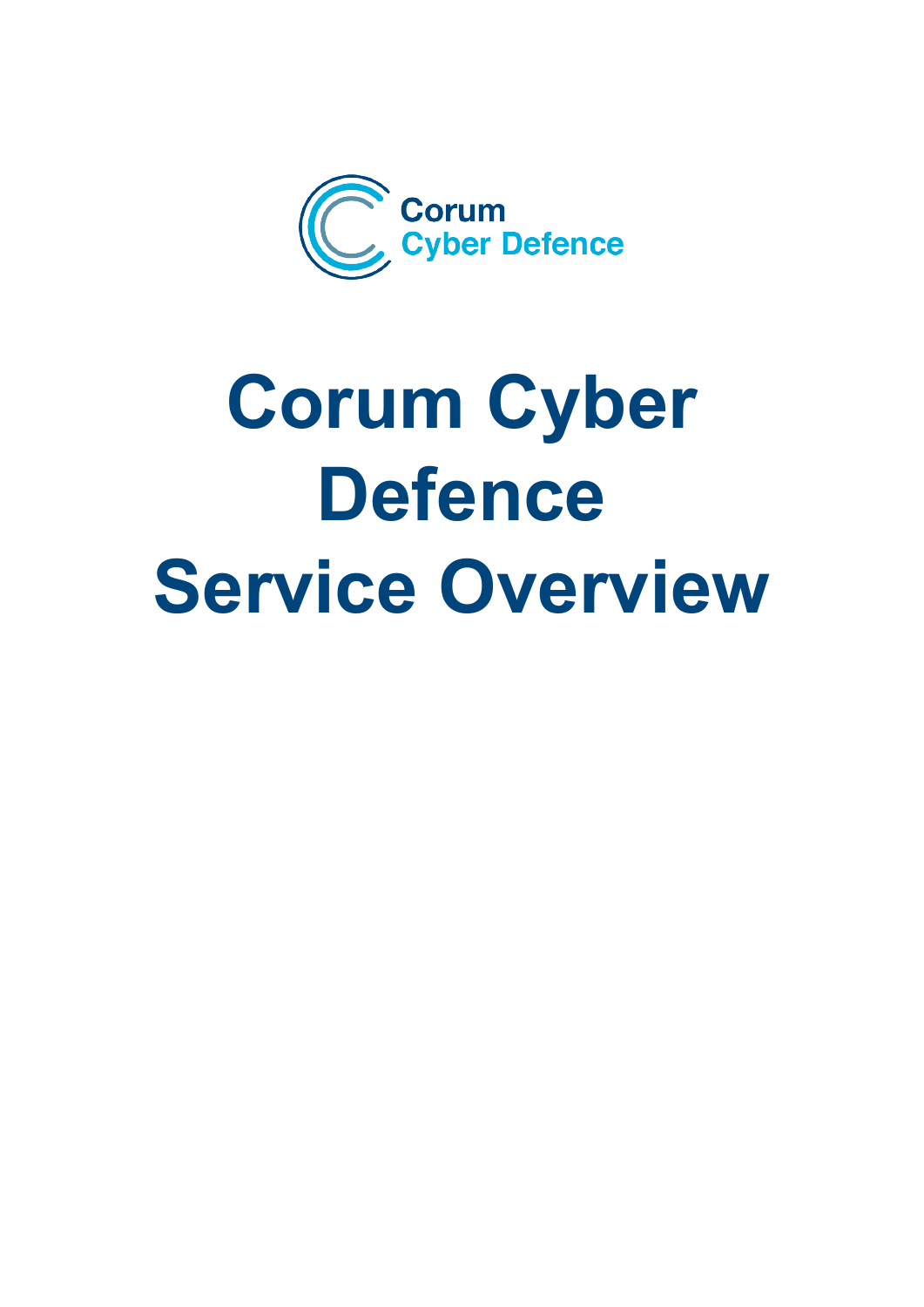

## Service Goals

Corum Cyber Defence delivers enterprise-level cybersecurity protection at small business price points.

The service has been designed to prevent cybersecurity incidents, and stop viruses, malware and determined hackers from accessing or stealing your business' sensitive and personal information.

Flexible options are available to add additional layers of security as your business grows and the need for sophisticated asset protection increases.

Corum Cyber Defence is a holistic cybersecurity program for your business. Risk reduction technologies at the PC and network layers are combined with user awareness activities, policy and process tools that provide clear rules and best practices for your staff.

If an incident does occur, incident response and recovery options are also offered.

## Solution Components

Corum and its partners will provide:

- AI-Based protection for the entire pharmacy
	- o This includes all pharmacy connected systems, including point of sale (POS) and dispensing computers.
	- o Enterprise proven and cloud-managed from a world-class security vendor
- System Based firewall
	- o Provides strong network protection, including IDS/IPS.
	- o Removes network-based malware, phishing, and monitors pharmacy devices for threats such as ransomware and crypto-mining vulnerabilities.
- 24/7 monitoring and automated remediation
	- o Full-time endpoint detection and response.
	- o Support from Corum analysts in reviewing and responding to critical alerts.
	- o Viruses, crypto lockers, and other potentially dangerous applications will be automatically removed.
- Device hardening
	- o Security policies are applied to all devices to make it difficult for hackers and internet-based criminals to gain access.
	- o Ensures that devices are protected from internal and external threats.
- Operating systems updates
	- o Windows operating system patches will be applied automatically.
	- o Non-compliant systems will be reported monthly.
- Pharmacy-specific policies and cyber incident response procedures
	- o Ensure your employees understand security best practices.
	- o Know what to do when there is an incident or security alert.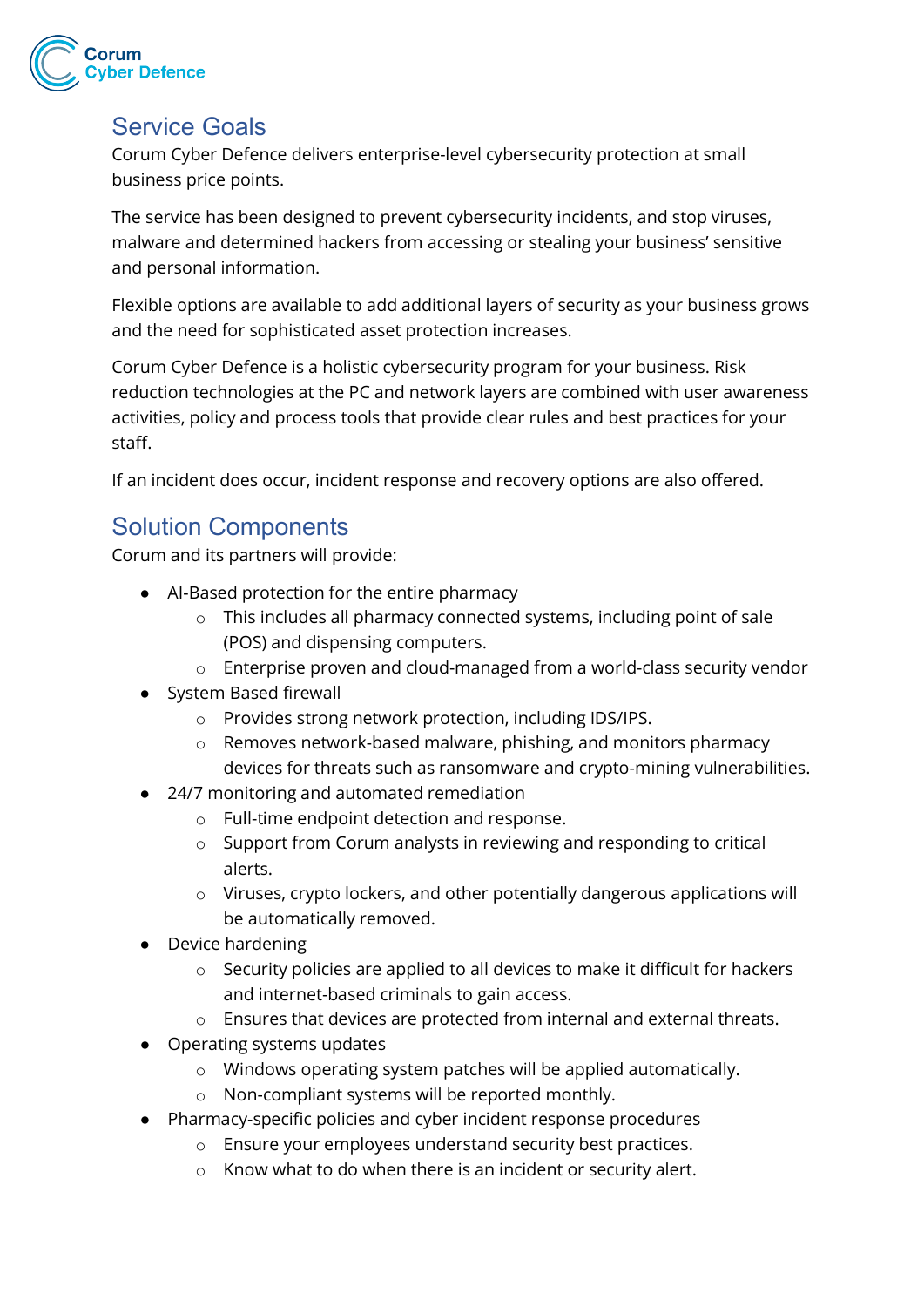

- End-user awareness training
	- o After securing your computers and network, you need to create "human firewalls".
	- o Security awareness training ensures staff are cyber-aware.
- Cyber incident and compliance reporting
	- o Monthly compliance reports will provide insight into the threats detected, prevented and removed within your pharmacy.
	- o Includes information on the security policy compliance, patching and out of date applications on your pharmacy systems.
- Incident response services
	- o In the unlikely event that the protections fail, Corum Cyber Defence will provide you with direct access to experienced cyber incident response professionals.
	- o Assistance with restoring systems and guiding you on how to report the incident.
	- o Note: This is a separate service, charged only if an incident occurs.

### **Commitment**

Corum will monitor and manage your Corum Cyber Defence and SafeGuard services (if included) to ensure:

- It is secured and free from malware and other internet-based threats
- The operating system is kept up to date
- The device is hardened and resistant to attack
- Devices are isolated to protect other pharmacy systems
- Critical security events and potential incidents are acted upon automatically, critical incidents are investigated, and you are alerted.
- Monthly reports are provided.
- If a system is compromised, Corum will isolate the impacted system as quickly as possible, and the system will remain isolated until the threat is removed.
- Corum will work with you to restore systems as quickly as possible (system restoration is not included in the Corum Cyber Defence service and will be charged separately at our standard rates).
- Corum will contact you within two business days if there is an issue with the service.
- Corum will advise you of any systematic or technical issues which may contribute to the service not working correctly.

### Customer Obligations

- You will ensure your computer meets minimum operating system levels and internet speeds to provide a reliable service.
- You will alert Corum of any potential issues that may affect the Corum Cyber Defence service operating effectively.